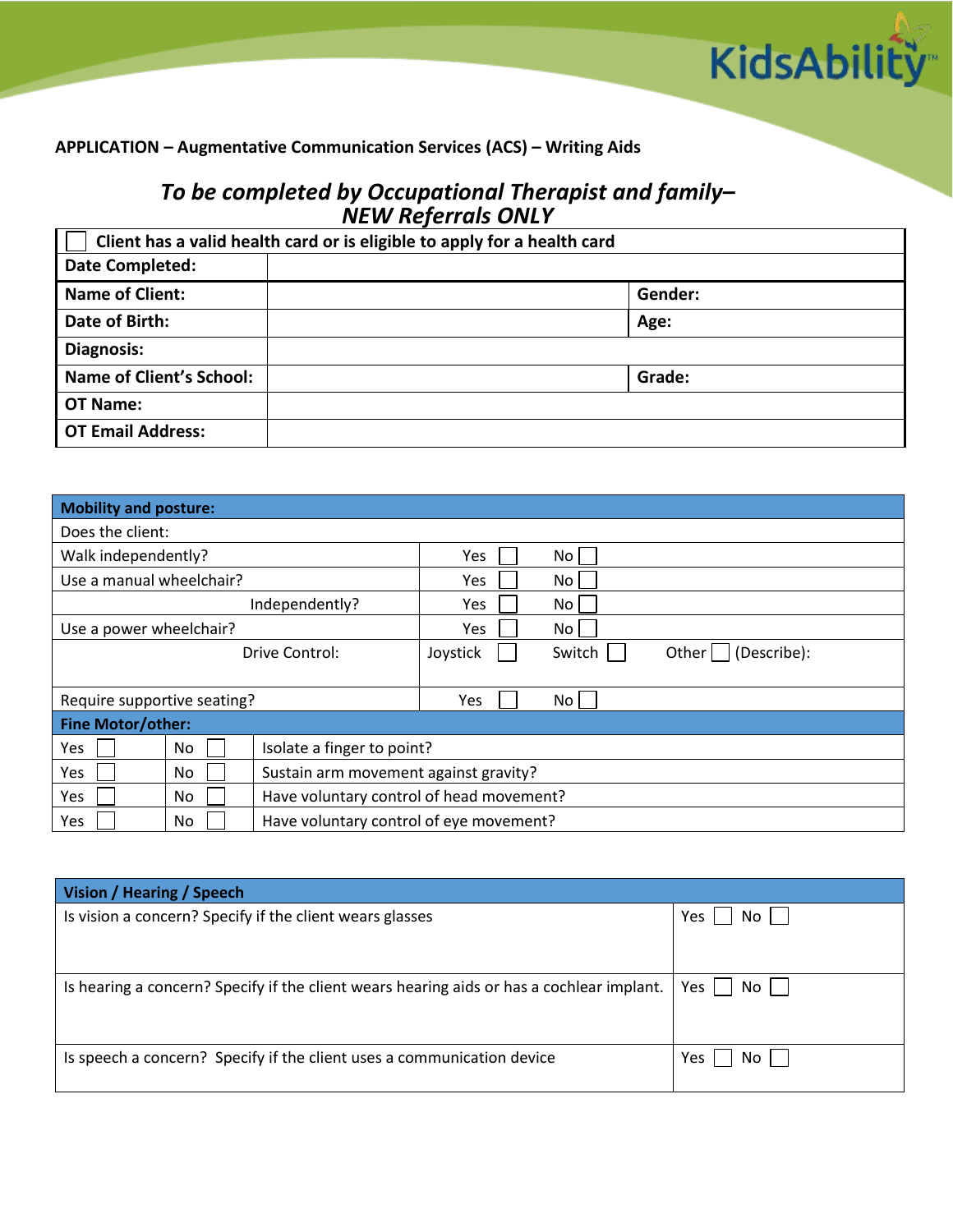

| <b>Literacy Skills</b>                                                                                                       |                                             |      |      |                                   |  |
|------------------------------------------------------------------------------------------------------------------------------|---------------------------------------------|------|------|-----------------------------------|--|
| Does the client:                                                                                                             |                                             |      |      |                                   |  |
| Name letters of the alphabet?                                                                                                |                                             | All  | Some | Few                               |  |
| Know the sounds of each letter?                                                                                              | All                                         | Some | Few  |                                   |  |
| Identify a word that starts with each letter/sound?                                                                          | All                                         | Some | Few  |                                   |  |
| <b>Composition</b>                                                                                                           |                                             |      |      |                                   |  |
| Select all items that the client is able to do independently (without assistance) through either oral spelling, printing, or |                                             |      |      |                                   |  |
| typing:                                                                                                                      |                                             |      |      |                                   |  |
| First name                                                                                                                   | 3-letter words (e.g., cat, mom)             |      |      | Simple sentences (e.g., My cat is |  |
| Last name                                                                                                                    | 2-3 syllable word (e.g., teacher, together) |      |      | brown.)                           |  |

| <b>Writing needs at home:</b>                                                                                        |                  |                                                         |           |          |  |
|----------------------------------------------------------------------------------------------------------------------|------------------|---------------------------------------------------------|-----------|----------|--|
| What are the client's current writing needs at home?                                                                 |                  |                                                         |           |          |  |
| homework                                                                                                             | email            |                                                         |           | lists    |  |
| social networking                                                                                                    | journaling       |                                                         |           | Other:   |  |
|                                                                                                                      |                  |                                                         |           |          |  |
| How is writing currently completed at home?                                                                          |                  |                                                         |           |          |  |
| printing/handwriting                                                                                                 | scribing         |                                                         |           | Computer |  |
| Voice recognition (dictation)                                                                                        |                  |                                                         |           |          |  |
| Describe problems that occur with handwriting (e.g., Holding a pencil, legibility, pain, fatigue, speed)             |                  |                                                         |           |          |  |
|                                                                                                                      |                  |                                                         |           |          |  |
|                                                                                                                      |                  |                                                         |           |          |  |
|                                                                                                                      |                  |                                                         |           |          |  |
| Does the client have access to a computer?                                                                           |                  |                                                         |           |          |  |
| At home     Yes<br>No (describe system and age)                                                                      |                  | Is it dedicated to this client only (i.e., not shared)? |           |          |  |
|                                                                                                                      |                  | Yes                                                     | <b>No</b> |          |  |
| No at school (describe system and age)<br>At school<br>Yes                                                           |                  | Is it dedicated to this client only (i.e., SEA          |           |          |  |
|                                                                                                                      |                  | funded)?<br>Yes<br><b>No</b>                            |           |          |  |
| Does the client use:                                                                                                 |                  |                                                         |           |          |  |
| Standard computer, laptop or Chromebook                                                                              |                  |                                                         |           |          |  |
| trackball or joystick                                                                                                | Please describe: |                                                         |           |          |  |
| adapted keyboard                                                                                                     |                  |                                                         |           |          |  |
| keyguard                                                                                                             |                  |                                                         |           |          |  |
| alternate access (e.g., switches, eye gaze)                                                                          |                  |                                                         |           |          |  |
| specialized software                                                                                                 |                  |                                                         |           |          |  |
| Describe problems that occur with computer use (e.g., difficulty controlling a mouse, targeting keys, pain, fatigue, |                  |                                                         |           |          |  |
| speed)                                                                                                               |                  |                                                         |           |          |  |
|                                                                                                                      |                  |                                                         |           |          |  |
|                                                                                                                      |                  |                                                         |           |          |  |

Please add any important information that you would like us to know about your child/youth's writing needs: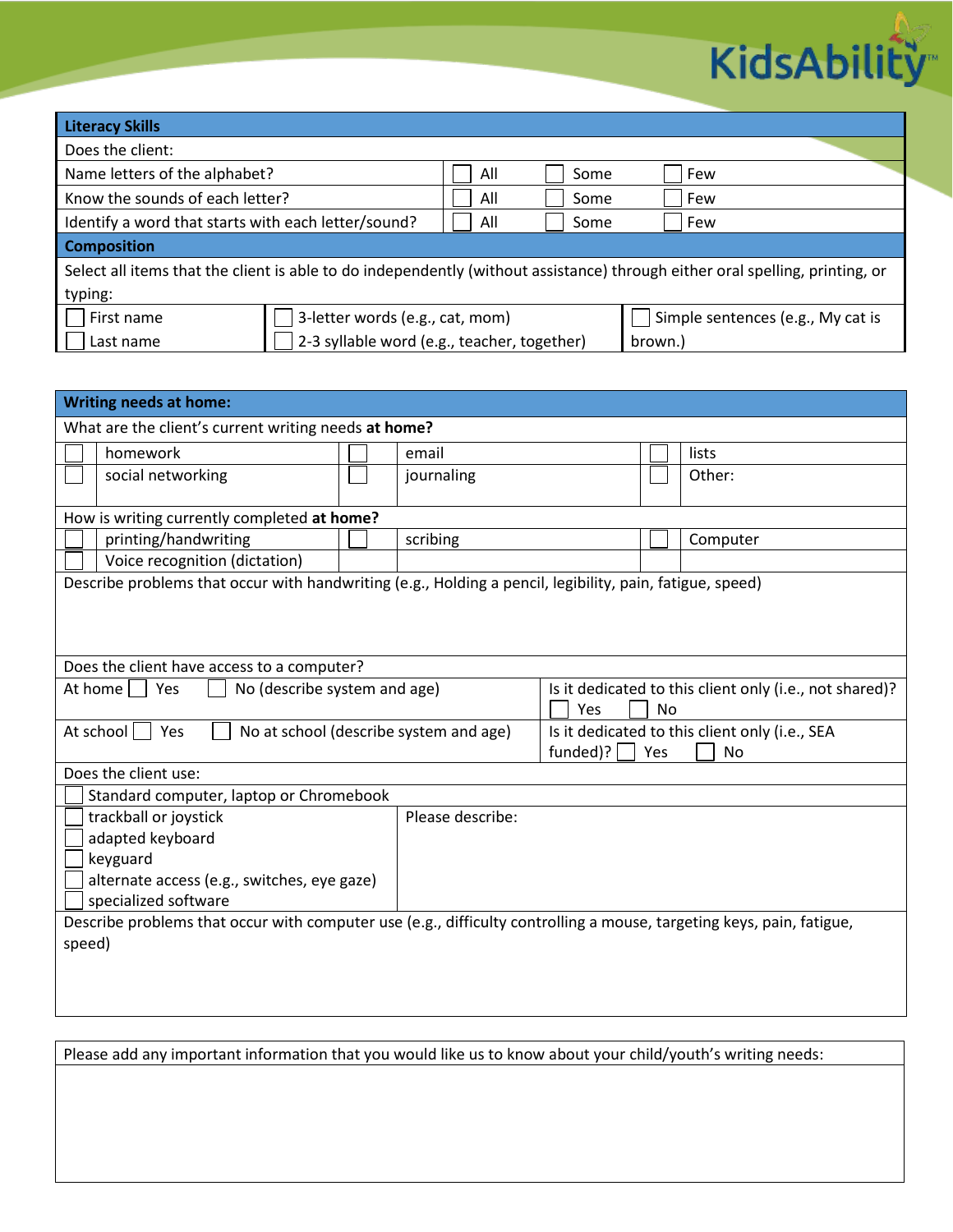

**New Referrals**

**Family / Guardian Acknowledgement (this must be completed before referral is accepted)**

I am aware of and in agreement with the information provided in this questionnaire. I consent to my child/youth's referral to Augmentative Communication Services at KidsAbility.

**\_\_\_\_\_\_\_\_\_\_\_\_\_\_\_\_\_\_\_\_\_\_\_\_\_\_\_\_\_ \_\_\_\_\_\_\_\_\_\_\_\_\_\_\_\_\_\_\_\_\_\_\_\_\_\_\_\_\_ \_\_\_\_\_\_\_\_\_\_\_\_\_\_\_\_\_\_\_\_\_\_\_\_\_\_\_\_\_ Signature Date Relationship to Client Date Date** 

## **To be completed by parent/legal guardian:**

| Parent/Guardian                                        |       | <b>Parent/Guardian</b>                                 |                 |                 |  |
|--------------------------------------------------------|-------|--------------------------------------------------------|-----------------|-----------------|--|
| Relationship to                                        |       |                                                        | Relationship to |                 |  |
| client                                                 |       |                                                        | client          |                 |  |
| Name:                                                  |       |                                                        | Name:           |                 |  |
| Address:                                               |       |                                                        | Address         |                 |  |
|                                                        |       |                                                        |                 |                 |  |
| Telephone No.:                                         | Home: |                                                        | Telephone No.:  | Home:           |  |
|                                                        | Work: |                                                        |                 | Work:           |  |
|                                                        | Cell: |                                                        |                 | Cell:           |  |
| Email:                                                 |       |                                                        | Email:          |                 |  |
| Is English a second language for the client/caregiver? |       | Yes<br>No                                              |                 |                 |  |
| Language spoken in the home:                           |       | Is an interpreter needed for<br>Yes  <br>appointments? |                 | No <sub>1</sub> |  |

Dear Parent/Legal Guardian:

The Augmentative Communication Services (ACS) clinic is an Expanded Level Clinic with the Assistive Devices Program (ADP) of the Ontario Ministry of Health and Ministry of Long-Term Care. Services are provided at our Waterloo Site (500 Hallmark Drive), and as appropriate, in the client's home, school or community.

This referral is the first step to further enhance your child's/youth's written communication skills.

Your commitment will be required throughout our process, including:

- $\boxtimes$  Attending assessment and training appointments
- $\boxtimes$  Providing opportunities for your child to practice in the home
- $\boxtimes$  Working with the ACS team (SLP, OT, CDA) to learn strategies so you can be your child/youth's best teacher

 $\boxtimes$  Your active participation to help your child/youth reach their full potential

I understand my role and will support my child/youth and the ACS team: